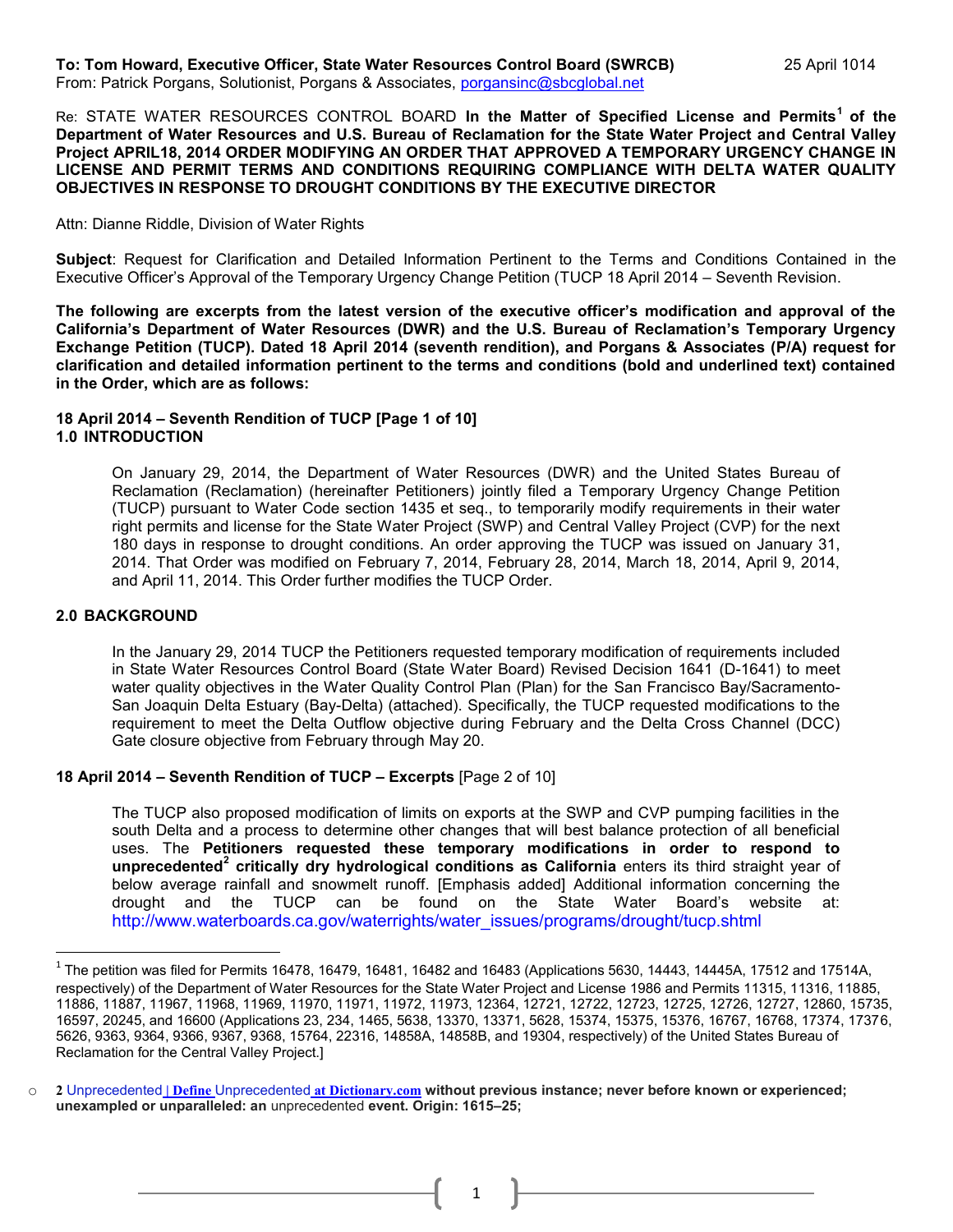**A). REQUEST for clarification and the data to verify Petitioners' assertion that California is experiencing unprecedented critically dry conditions; as records obtained from the DWR's files do not support that assertion.** P/A recently released its finding in an article entitled **"[Epic 500 year drought](http://www.californiaprogressreport.com/site/epic-500-year-drought-exacerbated-and-exaggerated-water-officials)  [exacerbated](http://www.californiaprogressreport.com/site/epic-500-year-drought-exacerbated-and-exaggerated-water-officials) and exaggerated by water officials,** a copy of which was sent to the Clerk of the Board.

# **2.1 January 31 Order**

 $\overline{a}$ 

**The January 31, 2014 Order allowed DWR and Reclamation to meet a lower Delta Outflow level of 3,000 cubic feet per-second (cfs) in February and allowed the DCC Gates to be operated flexibly from February 1 through May 20.<sup>3</sup> The Order restricted exports in the Delta at the SWP and CVP pumping facilities to health and safety needs of no more than 1,500 cfs, with the exception of transfers**. The Order also required that DWR and the Bureau consult with the State Water Board, Department of Fish and Wildlife, National Marine Fisheries Service and U.S. Fish and Wildlife Service (fisheries agencies) through a Real-Time Drought Operations Management Team (RTDOMT) to discuss real time operational issues. **The Order further required DWR and Reclamation to calculate and maintain a record of the amount of water conserved by the changes and keep that water in storage for use later in the year for purposes of maintaining water supplies, improving water quality, or protecting flows for fisheries. The Order required DWR and Reclamation to develop a water balance and to conduct necessary modeling and monitoring to inform real time operational decisions. The Order stated that it may be modified based on additional public input or changed circumstances. [Emphasis added]**

## **18 April 2014 – Seventh Rendition of TUCP [Page 7 of 10 and 8 of 10]**

**ORDER NOW, THEREFORE, IT IS ORDERED** that the petition for temporary urgency change in permit and license conditions under Permits 16478, 16479, 16481, 16482 and 16483 … of the United States Bureau of Reclamation (Reclamation) for the Central Valley Project (CVP); is approved subject to the following terms and conditions. All other terms and conditions of the subject license and permits, including those added by the State Water Resources Control Board (State Water Board) in Revised Decision 1641 (D-1641) shall remain in effect. This Order shall be effective until July 30, 2014.

- 1. Except as otherwise provided in condition 2, below, for a period not to exceed 180 days or until such time as this Order is amended or rescinded based on changed circumstances, the requirements of D-1641 for DWR and Reclamation (or Petitioners) to meet specified water quality objectives are amended as follows:
	- a. The minimum Delta Outflow levels specified in Table 3 are modified as follows: the minimum Net Delta Outflow Index (NDOI) described in Figure 3 of D-1641during the months of February, March, and April shall be no less than 3,000 cubic-feet per second (cfs). In addition to base Delta Outflows, pursuant to this Order, a higher pulse flow may also be required through the Real-Time Drought Operations Management Process described below.

b. The maximum Export Limits included in Table 3 are modified as follows: **With the exception of the San Joaquin River pulse flow period,** during March and April when footnote 10 of D-1641 is not being met, or the Delta Cross Channel (DCC) Gates are open, the combined maximum SWP and CVP export rate for SWP and CVP contractors at the Harvey O. Banks and C.W. "Bill" Jones pumping plants shall be no greater than 1,500 cfs on a 3-day running average. When precipitation and runoff events occur that allow the DCC to be closed and footnote 10 of D-1641 to be met (Delta Outflow of 7,100 cfs or electrical conductivity of 2.64 millimhos per centimeter on a daily or 14-day running average at the confluence of the Sacramento and the San Joaquin rivers (Collinsville station C2)), but the additional Delta Outflow requirements contained in Table 4 of D-1641 are not being met, then exports of natural and abandoned flows are permitted up to D-1641 Export Limits contained in Table 3. **During the April through May San Joaquin River pulse flow period, when the Delta Outflow requirement in footnote 10 of Table 3 in D-1641 is not being met as described above, exports are permitted up to 100 percent of the 3-day running average of San Joaquin River flows at Vernalis or 1,500 cfs,**

 $3$  The required Delta Outflow pursuant to D-1641 without the temporary change in February was 7,100 cfs. In addition, without the temporary change, D-1641 requires that the Delta Cross Channel Gate be closed from February through May 20 of each year.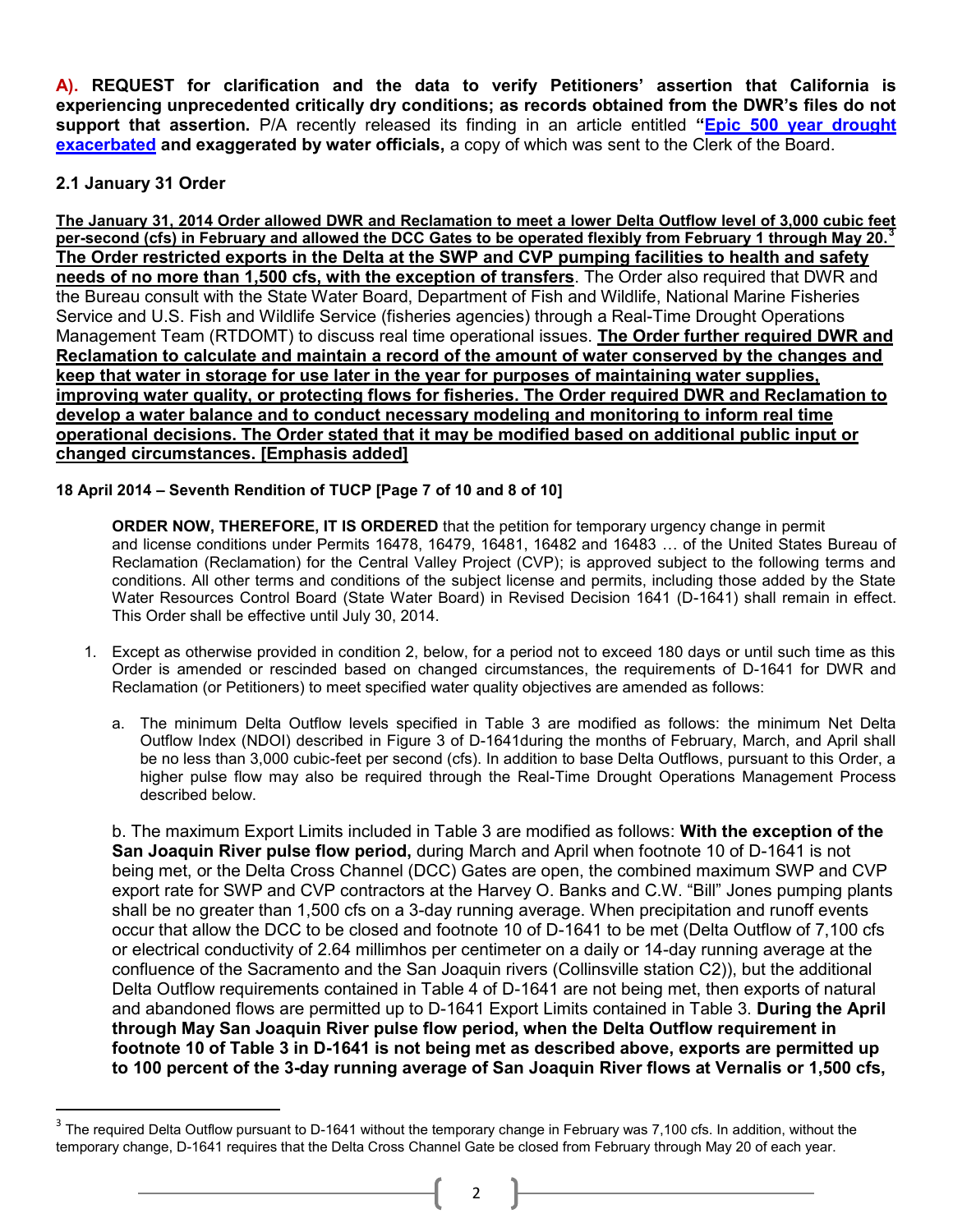**whichever is greater. The use of the water exported pursuant this ordering provision 1.b, including previous versions of this ordering provision, is conditioned on DWR and Reclamation following the process described in their March 18, 2014 letter. These limitations do not apply to water transfers under non-SWP or CVP water rights or between SWP and CVP contractors**. DWR and Reclamation shall refine estimates of export amounts and deliveries required to maintain health and safety and shall provide these estimates to the State Water Board by March 21. Based on additional information or changed circumstances, the export limits imposed pursuant to this Order may be modified through the Real-Time Drought Operations Management Process described below.

**B). REQUEST for clarification regarding …the combined maximum SWP and CVP export rate for SWP and CVP contractors at the Harvey O. Banks and C.W. "Bill" Jones pumping plants shall be no greater than 1,500 cfs on a 3-day running average. Does that imply more than 1,500 cfs is allowed to be exported?**

**C). REQUEST for clarification and quantification as to the total amount of transfer water referenced in this statement? These limitations do not apply to water transfers under non-SWP or CVP water rights or between SWP and CVP contractors.** 

TUCP [Page 8 of 10]

**DWR and Reclamation shall refine estimates of export amounts and deliveries required to maintain health and safety and shall provide these estimates to the State Water Board by March 21**.

**D). REQUEST** for refined estimates of export amounts and deliveries required to maintain health and safety required by the State Water Board by March 21.

**3.** DWR and Reclamation shall convene a Real-Time Drought Operations Management Team with designated representatives from DWR, Reclamation, the State Water Board**,** and the fisheries agencies. **The Real-Time Drought Operations Management Team shall be convened to discuss potential changes to SWP and CVP operations to meet health and safety requirements and to reasonably protect all beneficial uses of water.** The team shall meet on a regular basis, and no less than weekly, to discuss current conditions and may be combined with the existing Water Operations Management Team as appropriate.

**E). REQUEST for the basis, in fact, for DWR and Reclamation's initial determination upon which they prefaced their 1,500 cfs export to provide for health and safety requirements.**

**F). REQUEST for clarification as to whether the SWRCB has its own independent capability of "real-time" monitoring of the operations of the SWP/CVP operations or is it dependent on DWR and Reclamation's data?**

TUCP [Page 8 of 10]

2. **During the effective period of this Order, if precipitation events occur that enable DWR and Reclamation to fully comply with the Delta Outflow and DCC Gate Closure requirements contained in D-1641, then D-1641 requirements shall be operative, except that any SWP and CVP exports greater than 1500 cfs shall be limited to natural or abandoned flow, or transfers as specified in condition 1b.**

**G). REQUEST for the amounts of natural and abandoned flow exported to date. Also, the amount of transfer water to date, and any additional amount of transfer water proposed or scheduled for transfer, while the TUCP is in effect; including carriage water requirements, if any.**

TUCP [Page 9 of 10]

**4. DWR and Reclamation shall calculate and maintain a record of the amount of water conserved through the changes authorized by this Order. The water conserved shall be maintained in storage to protect flows for fisheries, used to maintain water supplies, or used to improve water quality.** The use of such water shall be determined through the Real-Time Drought Operations Management Team Process described above.

**H). REQUEST** both DWR and Reclamation would have realized an additional amount of water to storage as a result of the executive officer's approval for granting the SWP and CVP relaxation of D-1641 requirements, this additional saving of

3